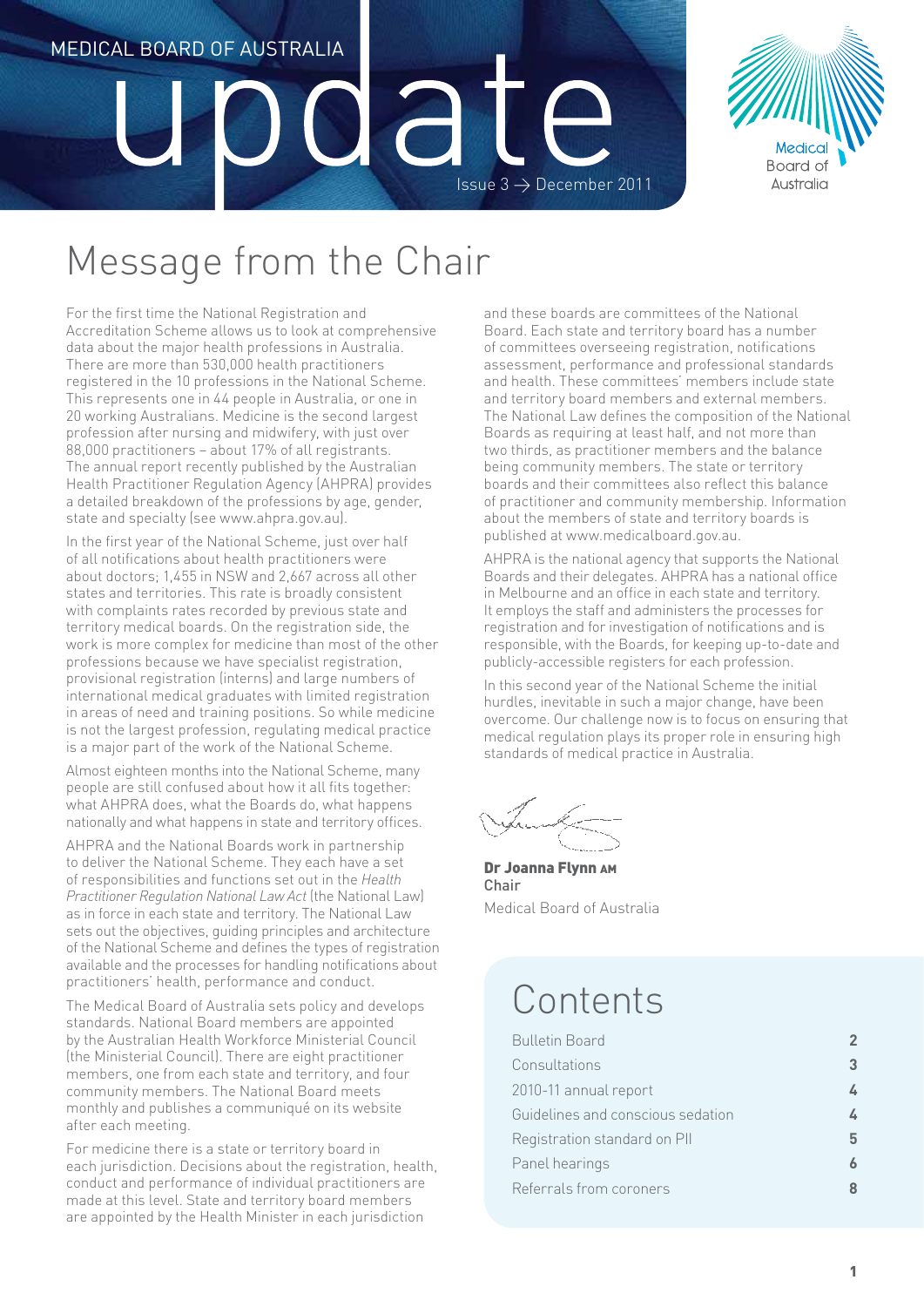# Bulletin Board

## **Sexual boundaries**

#### **The Board has released new guidelines on sexual boundaries, after consultation with the medical profession.**

The guidelines confirm that good medical practice relies on trust between doctors and patients and their families. They state that it is always unethical and unprofessional for a doctor to breach this trust by entering into a sexual relationship with a patient, regardless of whether the patient has consented to the relationship.

The guidelines provide nationally-consistent advice to medical practitioners, replacing advice issued by previous regulatory authorities in each state or territory. In general, the national guidelines do not change the standards expected by previous state and territory boards, but they do make explicit the Board's expectations on this important issue.

The guidelines confirm that it may also be unethical and unprofessional for a doctor to enter into a sexual relationship with a former patient, an existing patient's carer or a close relative of an existing patient, if this breaches the trust the patient placed in the doctor.

The Board will investigate any medical practitioner who is alleged to have breached the guidelines and, if the allegations are substantiated, the Board will take necessary action under the National Law. The guidelines are published on the Board's website at www.medicalboard.gov.au under *Codes, guidelines and policies.*

## **Audit**

**All health practitioners registered under the National Law are required to comply with registration standards for English language skills, criminal history, recency of practice, continuing professional development and professional indemnity insurance.** 

Practitioners must retain the necessary documentation to demonstrate their compliance. The registration standards were developed by the Board after wide-ranging consultation and were approved by the Ministerial Council. They are published at www.medicalboard.gov.au under *Registration standards*.

AHPRA and the National Boards are developing a nationally-consistent approach to auditing the compliance of health practitioners with mandatory registration standards. A pilot will be held in early 2012 to trial the framework for auditing compliance to meet relevant legislative requirements, set the scope and terms of reference for the audit, and determine frequency, size and type of audits. It will also establish a methodology and process for reporting on findings.

Detailed information will be provided to practitioners in 2012 as the audit approach is further developed, informed by feedback from the pilot. The audit framework will be implemented by 1 July 2012.

## **Registration: renewals and certificates**

**More than 98% of medical practitioners who were due to renew their registration by the new national registration renewal date of 30 September, renewed on time. Nearly 85% renewed online.**

The registration renewal processes was supported this year by an extensive communications campaign aimed at encouraging the profession to renew on time, online. The Board tried to strike a balance between making sure all practitioners were aware of their responsibility to renew, and over-supplying reminders. As practitioners become more familiar with the renewal cycle and the requirements of the National Law, AHPRA and the Boards will review the extent of reminders sent to practitioners.

There are significant consequences in the National Law for medical practitioners who do not renew within one month of their registration expiry date. If this happens, the practitioner's registration lapses so the individual cannot continue to practise medicine. A fast-track application process is open for one month after the late period ends. Fast-track applications can usually be assessed within 48-72 hours of receipt of a completed application; however, a criminal record check is required.

The Board has approved a new certificate of registration that will contain the same information as the current certificate but will be A5 (half A4) size which will reduce print and postage costs.

Medical practitioners can download, at no cost, a copy of their certificate of registration through online facilities at www.ahpra.gov.au under *Your account*.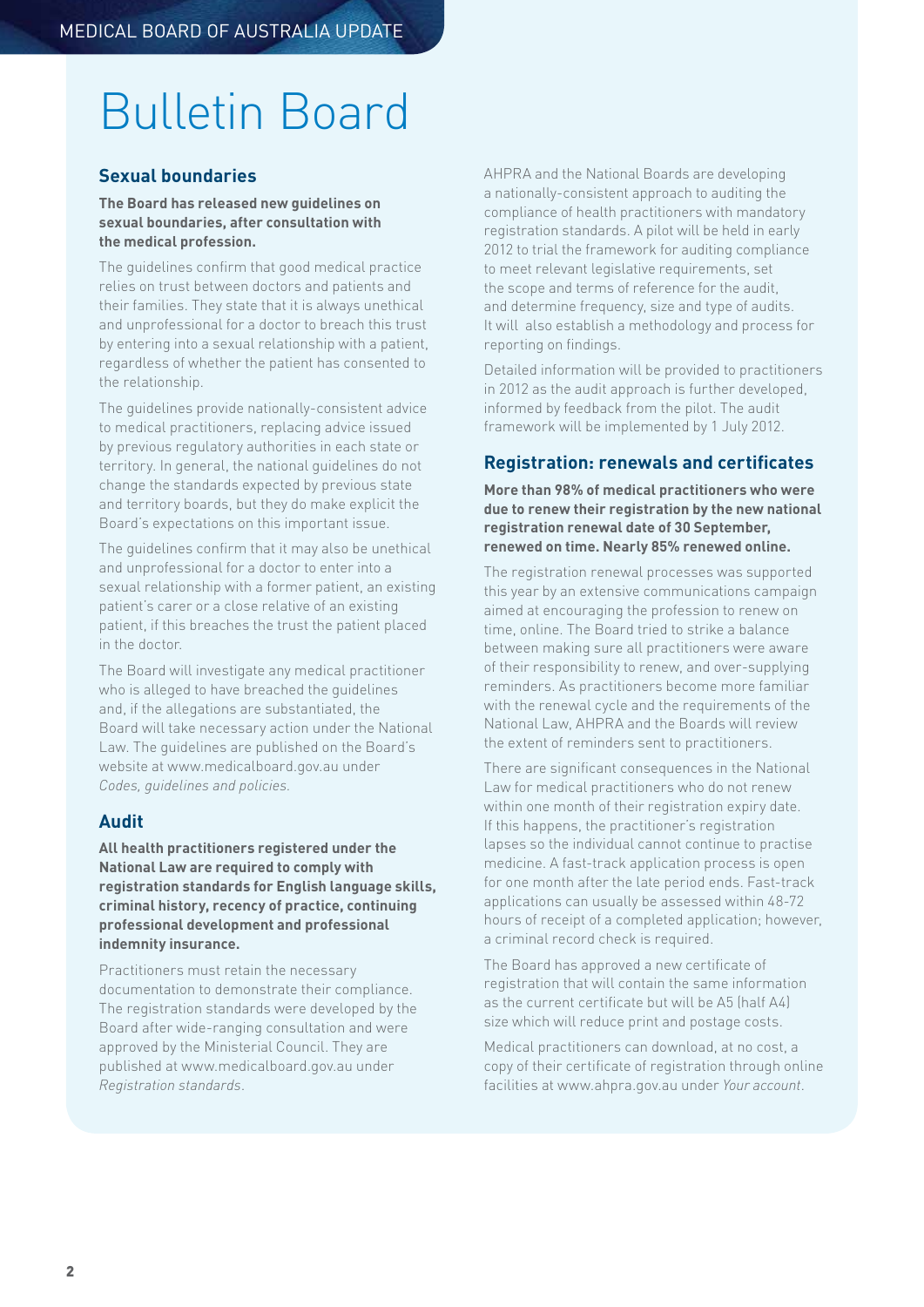# Consultations

## **International criminal history checking**

In December 2011 and January 2012, the Medical Board of Australia will be consulting on issues around international criminal history checks. Under the National Law, the Board is responsible both for protecting the public, and for enabling the continuous development of a flexible, responsive and sustainable workforce. International criminal history checking requires the Board to strike a balance between these two requirements by establishing a policy that provides appropriate safeguards without undue red tape.

Under the National Law, National Boards must check the criminal history of a person applying for registration. To do this, the Board may obtain a written report about the criminal history of the applicant from CrimTrac, a police commissioner and/or an entity in a jurisdiction outside Australia that has access to records about the criminal history of persons in that jurisdiction.

The National Law defines **criminal history** as:

- $\rightarrow$  every conviction of the person for an offence, in a participating jurisdiction or elsewhere, and whether before or after the commencement of this Law
- $\rightarrow$  every plea of quilty or finding of quilt by a court of the person for an offence, in a participating jurisdiction or elsewhere, and whether before or after the commencement of this Law and whether or not a conviction is recorded for the offence
- $\rightarrow$  every charge made against the person for an offence, in a participating jurisdiction or elsewhere, and whether before or after the commencement of this Law.

The current approach of the Board and AHPRA to checking criminal histories involves:

- $\rightarrow$  seeking an Australian criminal history through CrimTrac and
- $\rightarrow$  requiring the applicant to sign a declaration on the application form disclosing his or her criminal history in all countries including Australia.

The Board and AHPRA recognise that the lack of formal international criminal history checks is a weakness in the system. If a medical practitioner is found to have made a false declaration, the Board can take further action under the National Law.

AHPRA and the Board recognise that it is desirable to refine international criminal history checking beyond the current declaration–based approach, but are aware that all available options involve a number of logistical, practical and procedural issues.

A consultation paper on these issues will be published on the Board's website at www.medicalboard.gov.au in December and January. The Board welcomes feedback.

## **Definition of practice**

The National Law does not define practice. The National Boards agreed to a common definition of practice and incorporated this into a range of registration standards that came into effect on 1 July 2010 with the start of the National Scheme, after a period of consultation.

Registered health practitioners work in various settings using their knowledge and skills as qualified health practitioners. The current definition of practice is broad. It takes into consideration the evolving nature of health care and the practice of the health professions, allowing for technological innovation and other changes to health care delivery. To limit the definition of "practice" to specified tasks, defined scopes of practice or only direct patient/client care relationships may inadvertently restrict the practice of the health professions and the delivery of health care services, contrary to the interests of the public.

The current definition of practice adopted by the Medical Board of Australia is:

*Practice means any role, whether remunerated or not, in which the individual uses their skills and knowledge as a health practitioner in their profession. For the purposes of this registration standard, practice is not restricted to the provision of direct clinical care. It also includes using professional knowledge in a direct nonclinical relationship with clients, working in management, administration, education, research, advisory, regulatory or policy development roles, and any other roles that impact on safe, effective delivery of services in the profession.*

The Board received feedback from stakeholders that the very broad definition of 'practice' used in the standards has caused practical difficulties and resulted in unintended consequences. Some other National Boards identified similar issues and have also consulted with their stakeholders, while others found the current definition useful and relevant to their profession.

In late 2011, the Medical Board and six other National Boards issued a consultation paper on the definition of 'practice' to address the issues that had been raised and to help them decide whether or not a change to the definition was necessary. Any change would require a change to the registration standards in which the definition is embedded and therefore approval of the Ministerial Council. A consultation paper was published on the Board's website in October and in November 2011, the Board held a stakeholder forum to understand in more detail the concerns held by some groups of practitioners.

The Board is now reviewing the feedback provided in the consultation process and will update the profession as decisions are made and future directions are set. Anyone with a specific interest in this issue should monitor the Board's website at www.medicalboard.gov.au and the Board's communiqués published after each Board meeting.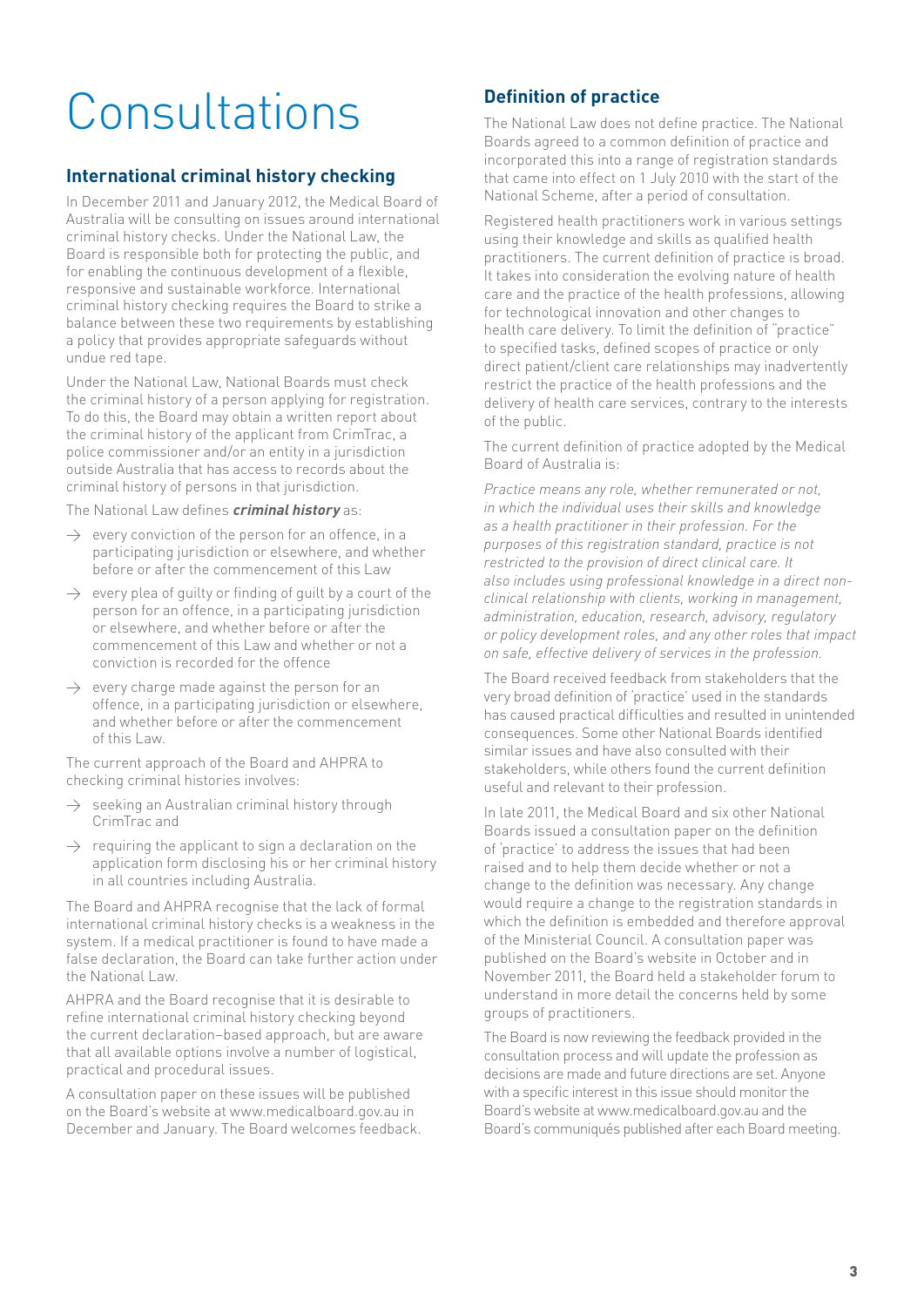## 2010-11 annual report

**The introduction of the National Scheme on 1 July 2010 represented an unprecedented change to medical regulation. The release of the 2010-11 annual report by AHPRA and the National Boards provides comprehensive data about the first year of operation of the National Scheme. It is published on the AHPRA website at www.ahpra.gov.au.**

As well as profiling the professions and practitioners, the report provides the first national data on notifications involving health practitioners and the actions taken by the National Boards to protect public safety.

Important information about the medical profession published in the report includes:

- $\rightarrow$  there are 88,293 registered medical practitioners in Australia, which is about 17% of all registrants in the National Scheme
- $\rightarrow$  there are 16,839 registered medical students in Australia, which is 17% of the student register
- $\rightarrow$  there are 6,221 medical practitioners with limited registration, most International Medical Graduates (IMGs) registered to practise in areas of need
- $\rightarrow$  there are nearly 51,000 medical practitioners with specialist registration
- $\rightarrow$  there were 4,122 notifications (complaints) against medical practitioners received during the year, representing about 51% of all notifications received under the National Law - these 4,122 notifications were made about 4% of all registered medical practitioners (see tables 13 and 14, annual report)
- $\rightarrow$  the Medical Board of Australia (or the Medical Council of NSW) took immediate action on the registration of 62 practitioners during the year and as a result imposed conditions or accepted undertakings on the registration of about 75% of these practitioners (see table 21, annual report)
- $\rightarrow$  there were 144 mandatory notifications received about medical practitioners, which is 33.6% of the 428 mandatory notifications received for all professions, and a rate of 16.3 per 10,000 practitioners (tables 22 and 23, annual report)
- $\rightarrow$  of all mandatory notifications received, 59.1% were about a departure from standards, 29.9% related to impairment, 6.8% about sexual misconduct and 4.2% about drug and alcohol issues (table 24, annual report) and
- $\rightarrow$  the Medical Board took immediate action in relation to 16 mandatory notifications and as a result imposed conditions, accepted an undertaking or suspended the practitioner's registration in all cases (table 27, annual report).

Comparisons with previous regulatory schemes should be approached with caution but the rate of notifications about medical practitioners appears broadly consistent with previous years.

The annual report is an important source of information about the Board's activities in 2010-11. The Board has also published a financial overview to explain in more detail the costs of national registration, the transition to the National Scheme and the Board's budget approach. This is published on the Board's website at www.medicalboard.gov.au.

## Guidelines and conscious sedation

The Board recently received feedback that it should develop guidelines for medical practitioners who perform conscious sedation in dental surgeries. The Board was aware that the Dental Board of Australia was consulting on similar guidelines.

Under the National Law, the Board has a role in developing codes and guidelines for medical practitioners. These aim to clarify the Board's expectations of medical practitioners in relation to professional standards. In general, the Board does not believe that it has a role in developing clinical practice guidelines, which are developed by many reputable and highly-qualified groups including the National Health and Medical Research Council, specialist medical colleges and other statutory or government bodies.

The Board expects all medical practitioners to comply with its code of conduct, *Good Medical Practice*, regardless of their field of practice. The code states that good medical practice involves:

- $\rightarrow$  recognising and working within the limits of your competence and scope of practice (2.2.1)
- $\rightarrow$  ensuring that you have adequate knowledge and skills to provide safe clinical care (2.2.2)
- $\rightarrow$  keeping your knowledge and skills up to date (7.2.1)
- $\rightarrow$  participating regularly in activities that maintain and further develop your knowledge, skills and performance (7.2.2)
- $\rightarrow$  ensuring that your practice meets the standards that would be reasonably expected by the public and your peers (7.2.3)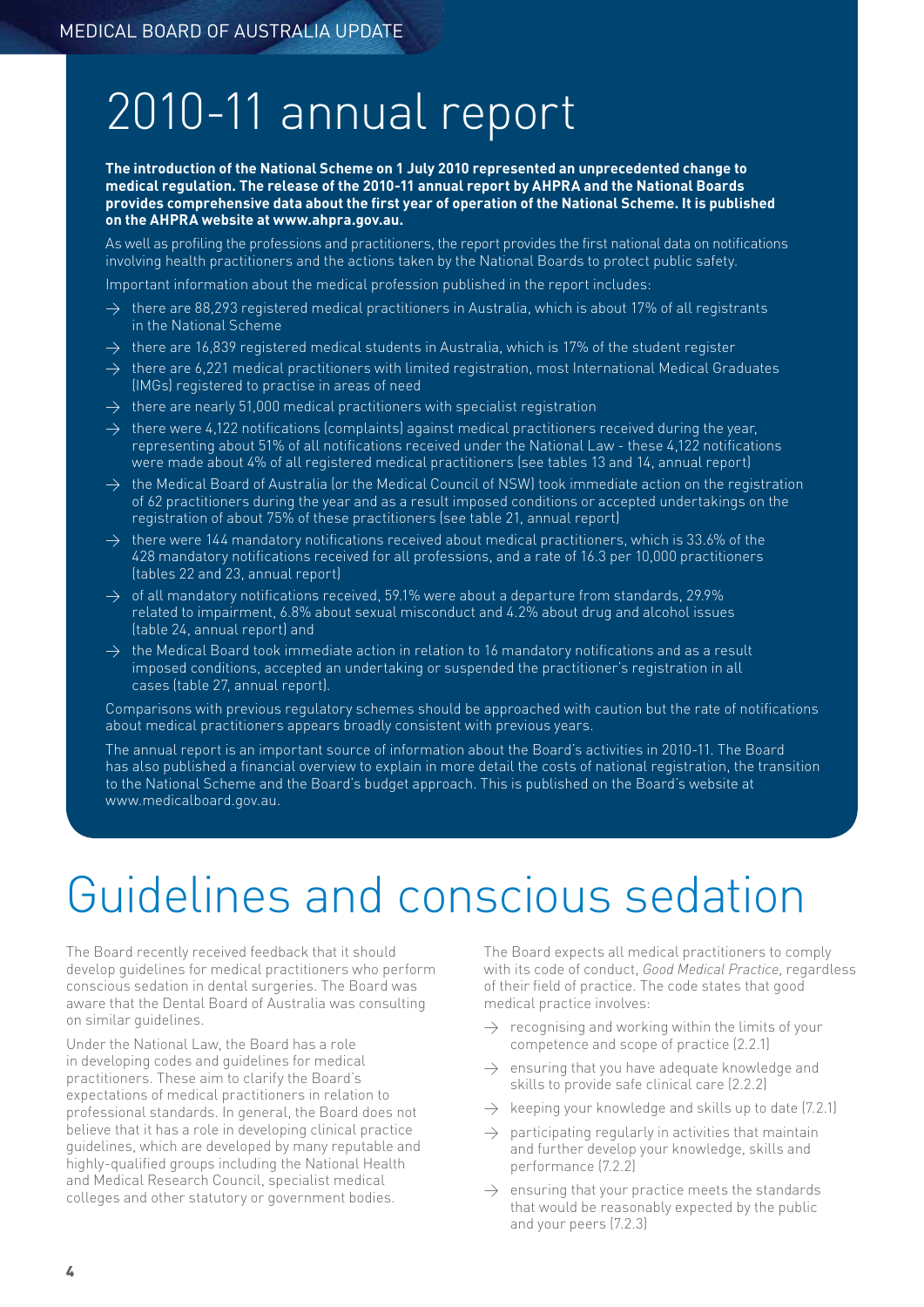*Good Medical Practice* is published at www.medicalboard. gov.au under *Codes, guidelines and policies*.

Medical practitioners must work within their level of competence and training. The Board expects medical practitioners to be aware of relevant clinical practice guidelines about the areas in which they practise, produced by reputable sources.

When assessing a notification, the Board would measure a practitioner's conduct or performance against such guidelines, recognising that the definition of:

- $\rightarrow$  *unprofessional conduct* includes conduct which is of a lesser standard than that which might be reasonably be expected by the public or the practitioner's professional peers and
- > *unsatisfactory professional performance* means the knowledge, skill or judgement possessed, or care exercised by, the practitioner in the practice of the health profession in which the practitioner is registered is below the standard reasonably expected of a health practitioner of an equivalent level of training or experience.

When medical practitioners are providing sedation and/ or analgesia for diagnostic and interventional medical, dental or surgical procedures, the Board expects them to follow the guidelines of the Australian and New Zealand College of Anaesthetists, *Guidelines on Sedation and/or Analgesia for Diagnostic and Interventional Medical, Dental or Surgical Procedures Professional Standards document PS9 (2010)*.

# Registration standard on PII

**Under the National Law, the Board must develop and recommend to the Ministerial Council one or more registration standards, including about professional indemnity insurance, criminal history, continuing professional development, English language skills and recency of practice.** 

The registration standards can be accessed on the Board's website at www.medicalboard.gov.au, under *Registration standards*.

The Board consulted widely on the standards which were approved by the Ministerial Council on 31 March 2010 and took effect on 1 July 2010.

Medical practitioners must comply with the standards and confirm that they have complied and/or will continue to do so at each renewal of registration. The Board can take action under the National Law if a practitioner does not comply with one or more of the registration standards.

The Board has received feedback from a professional indemnity insurer that some practitioners are confused about the registration standard for professional indemnity insurance (PII). In particular, it seems that some medical practitioners believe that they must hold their own PII, regardless of their employment situation.

The registration standard for PII takes into consideration that medical practitioners work in a range of settings and have a range of insurance arrangements in place. The registration standard is flexible enough to allow for this.

The registration standard states that all medical practitioners who undertake any form of practice must have PII **or some alternative form of indemnity cover** that complies with this registration standard, for all aspects of their medical practice.

If a medical practitioner is specifically precluded from cover for any aspect of practice under their insurance or indemnity arrangements, the practitioner must not practise in that area.

The registration standard describes a range of practice contexts and the usual nature of insurance cover that might be appropriate in the circumstances. These include:

(a) private practice

It would be usual for practitioners in private practice to have PII with an approved insurer. The PII must

include run-off cover. The approved insurers listed here all meet the minimum product standards that apply to all medical indemnity insurers as defined in the *Medical Indemnity (Prudential Supervision and Products Standards) Act 2003* (Cth):

- $\rightarrow$  Avant
- $\rightarrow$  Invivo
- $\rightarrow$  Medical Indemnity Protection Society Limited (MIPS)
- $\rightarrow$  Medical Insurance Group (MIGA) and/or
- $\rightarrow$  MDA National
- (b) employment in the public sector or contractual arrangements

It would be usual for practitioners employed in the public sector, or under certain contractual arrangements, to have cover under a master policy or legislation. Medical practitioners in these circumstances are complying with the registration standard.

(c) other indemnified employer

Medical practitioners who are employees or have contractual arrangements with a non-government employer, who holds the appropriate insurance to cover a medical practitioner, comply with this registration standard.

(d) statutory exemption from liability

A medical practitioner who is employed as a medical practitioner and is exempted from liability under a State or Commonwealth Act complies with the registration standard.

(e) practitioner working overseas

A medical practitioner registered in Australia but practising exclusively overseas is not required to provide evidence of PII.

The registration standard also states that when an individual medical practitioner's scope of medical practice does not include providing health care or medical opinion about the physical or mental health of any person, PII will not be required for the purposes of registration.

Medical practitioners who work in more than one setting may have different insurance arrangements covering each setting.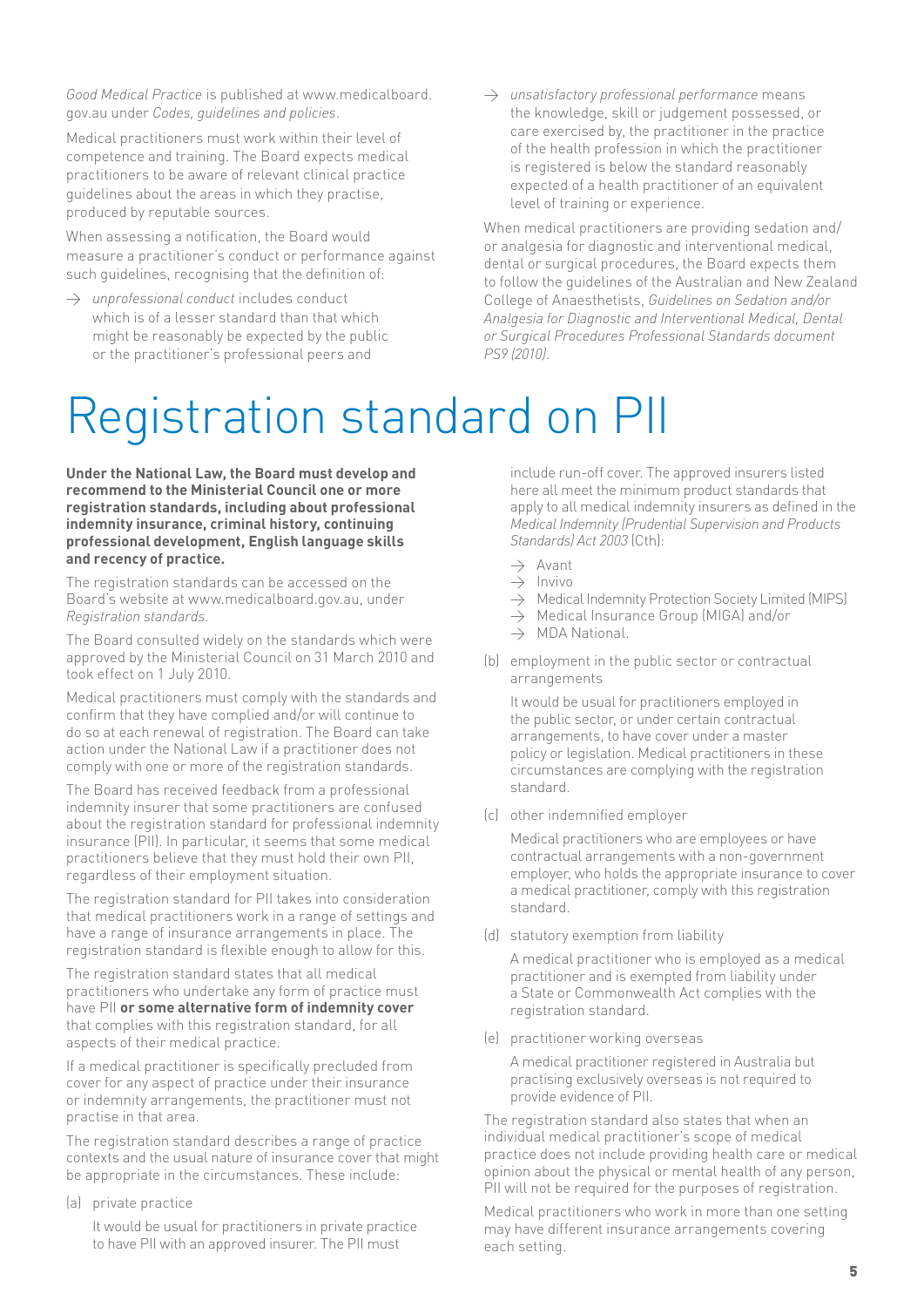# Panel hearings

#### **An article on notifications was published in Issue 2 of the Medical Board Update. The article explained the process of investigating a notification, including the various actions that the Board can take.**

*The Board committed to publishing more information about panel and tribunal hearings in future editions of the Update. This article provides more information on panel hearings.*

The Board has the power to take a range of actions after receiving a notification, after investigating a registered medical practitioner or after conducting a health or performance assessment.

These actions can include:

- $\rightarrow$  a decision to take no further action
- $\rightarrow$  referral to another entity such as a health complaints entity or
- $\rightarrow$  to take immediate action if this is necessary to protect the health and safety of the public. More detail on this power was published in Issue 1 of *Update*.

If the Board believes that a practitioner's conduct or performance was unsatisfactory or that his or her health was impaired, it can:

- $\rightarrow$  caution the medical practitioner and/or
- $\rightarrow$  accept an undertaking from them and/or
- $\rightarrow$  impose conditions on the practitioner's registration.

Alternatively, the Board may decide to refer matters to a health or performance and professional standards panel or a tribunal.

## **Health panels**

The Board may establish a health panel if it decides it is necessary or appropriate and believes that a registered practitioner or student has or may have an impairment.

A health panel consists of at least three members, selected from a list of persons approved to be appointed as members of panels. In the case of medicine, at least two members must be registered medical practitioners. One of the medical practitioners must have expertise relevant to the matter that is the subject of the hearing. The third member must not be a registered medical practitioner.

## **Performance and professional standards panel**

The Board may establish a performance and professional standards panel if it decides it is necessary or appropriate to do so and believes that because of a notification, or for any other reason that –

- (a) the way a registered medical practitioner practises is or may be unsatisfactory or
- (b) the registered medical practitioner's professional conduct is or may be unsatisfactory.

A performance and professional standards panel consists of at least three members, selected from a list of persons approved to be appointed as members of panels. At least half, but no more than two-thirds of the members of the panel must be registered medical practitioners and at least one person must represent the community.

## **Notice of hearing**

The practitioner or student who is the subject of a panel hearing must be given notice of the hearing. That notice includes the nature of the hearing and details of the matters to be considered at the hearing. A practitioner or student is given adequate notice of the allegations to be raised and sufficient time to be able to consider the allegations, prepare a response or arguments about the issues in question, or to make a counter-argument as to why, for example, the practitioner's conduct was reasonable in the circumstances.

The notice must also state:

- $\rightarrow$  the day, time and place at which the hearing is to be held
- $\rightarrow$  that the registered medical practitioner or student is required to attend the hearing
- $\rightarrow$  that the registered medical practitioner or student may be accompanied by an Australian legal practitioner or other person
- that if the registered medical practitioner or student fails to attend the hearing, the hearing may continue and the panel may make a decision in the absence of the practitioner or student and
- $\rightarrow$  the type of decision the panel may make at the end of the hearing.

### **Procedure of a panel**

The National Law states that a panel may decide its own procedures, though it must observe the principles of natural justice.

The panel is provided with a copy of all relevant information supplied by the notifier and practitioner and gathered by the investigator. Panel members will have read all the material before the hearing. The medical practitioner or student who is the subject of the hearing will have been provided with the same material as the panel and will have had the opportunity to read all the material and to prepare a response.

Panel hearings are informal and inquisitorial. The panel will ascertain the relevant information by interviewing the notifier (in most cases) and the practitioner. Notifiers and practitioners or students are interviewed separately and arrangements are made to avoid them meeting at the hearing. It is usual for the practitioner to be interviewed for about 30 to 45 minutes.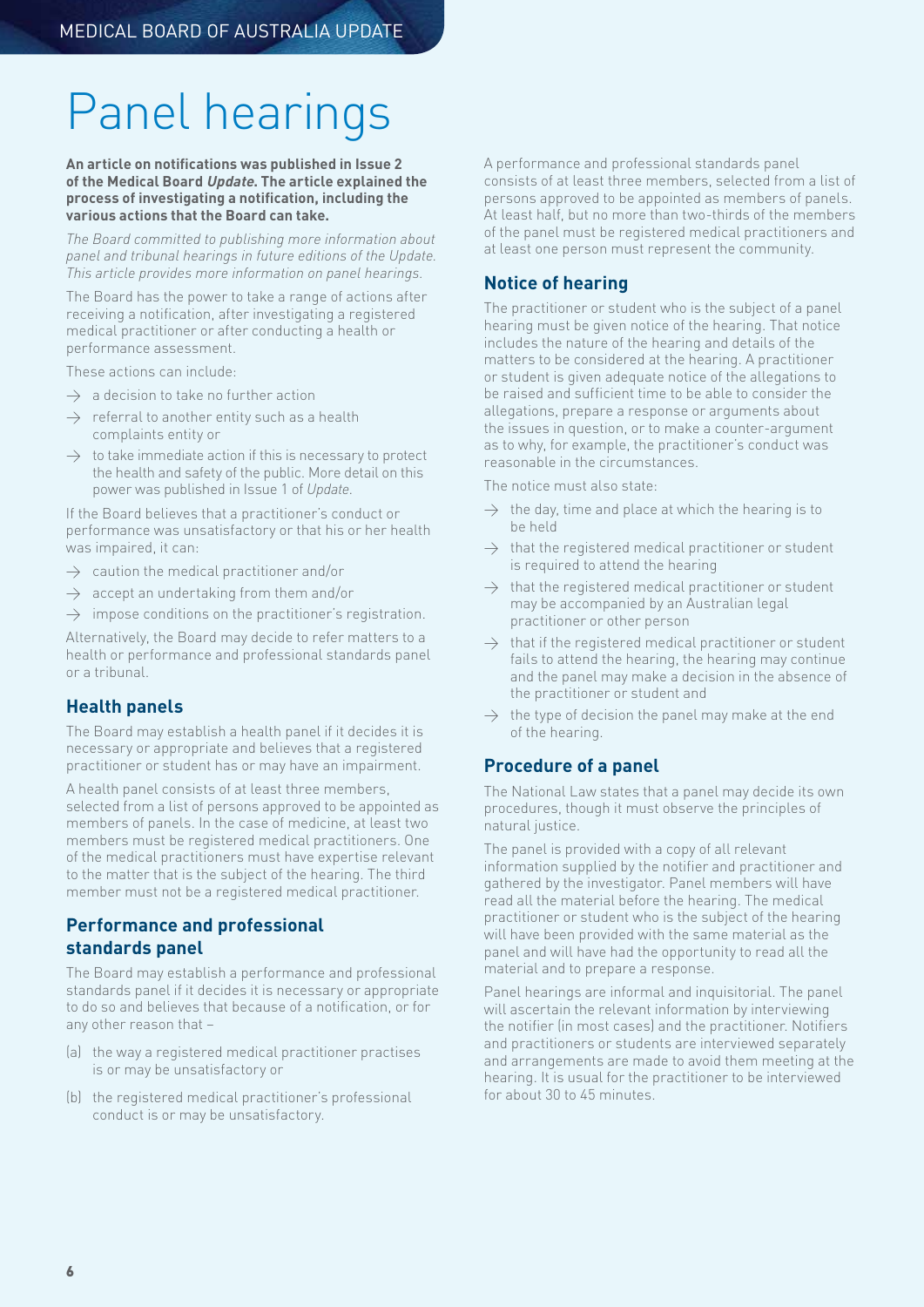At the start of the hearing, one of the panel members (usually the Chair) will introduce panel members, state the purpose of the hearing and explain the allegations to be considered. The Chair will also explain the procedures which will apply at the hearing. Before the practitioner is interviewed, the Chair will summarise for the practitioner the information provided by the notifier.

Practitioners and students are given sufficient opportunity to make submissions, but the panel is not required to give extensive time to arguments which it considers do not have merit.

The panel may have regard to a report prepared by an assessor about the practitioner or student and any other information it considers relevant to the hearing. During the hearing, the panel may decide it requires further information on a specific issue and it may be necessary to adjourn to obtain this.

## **Referral to a tribunal**

The panel must stop hearing a matter and require the Board to refer the matter to a tribunal if:

- 1. the practitioner or student who is the subject of the hearing asks the panel for the matter to be referred to the responsible tribunal or
- 2. the hearing is about a registered medical practitioner and:
	- (a) the panel reasonably believes the evidence demonstrates the practitioner may have behaved in a way that constitutes professional misconduct or
	- (b) the panel reasonably believes the evidence demonstrates the practitioner's registration may have been improperly obtained because the practitioner or someone else gave the Board information or a document that was false or misleading in a material way.

### **Presence of others at the hearing**

There are not usually witnesses at a panel hearing. Panels tend to rely on witness statements.

The National Law allows a practitioner to be accompanied by a legal practitioner or another person. The panel has the discretion to decide whether or not the legal representative or other person speaks for the practitioner at the hearing. The panel is likely to consider factors such as the practitioner's ability to participate in the process, the complexity of the material to be considered, the gravity of the allegations and the nature of the notification.

The practitioner and/or a representative of the practitioner cannot be present when the notifier is interviewed.

Panel hearings are not open to the public.

## **The standard of proof in a panel hearing**

The standard of proof for a panel hearing is the civil standard known as 'satisfaction on the balance of probabilities' that the allegations occurred. This means that the panel must be reasonably satisfied that the facts disputed by the practitioner actually occurred.

### **Decision of a panel**

After hearing a matter about a medical practitioner, the panel may decide that the practitioner has no case to answer and no further action is to be taken in relation to the matter. It can also decide one or more of the following:

- (a) the practitioner has behaved in a way that constitutes unsatisfactory professional performance
- (b) the practitioner has behaved in a way that constitutes unprofessional conduct
- (c) the practitioner has an impairment
- (d) the matter must be referred to a responsible tribunal and/or
- (e) the matter must be referred to another entity for investigation or other action.

After hearing a matter about a student, a health panel may decide the student has no case to answer and no further action is to be taken; or that the student has an impairment; or that the matter must referred to another entity for investigation or other action.

If a panel decides that a registered medical practitioner or student has an impairment, or that the practitioner has behaved in a way that constitutes unsatisfactory professional performance or unprofessional conduct, the panel may decide to do one or more of the following:

- 1. impose conditions on the registration of the practitioner or student
- 2. for a health panel, suspend the registration of the practitioner or student and/or
- 3. for a performance and professional standards panel, caution or reprimand the practitioner.

## **Notice to be given about a panel's decision**

In some cases, the Chair of the panel may provide verbal feedback to the practitioner on the panel's decision. The panel must give notice of its decision to the Board as soon as practicable after making the decision.

The Board must, within 30 days after the panel makes its decision, give written notice of the decision to the registered medical practitioner or student who is the subject of the hearing. This includes the decision made by the panel, the reasons for the decision, that the practitioner or student may appeal against the decision, information about how an application for appeal may be made and the period within which the application must be made.